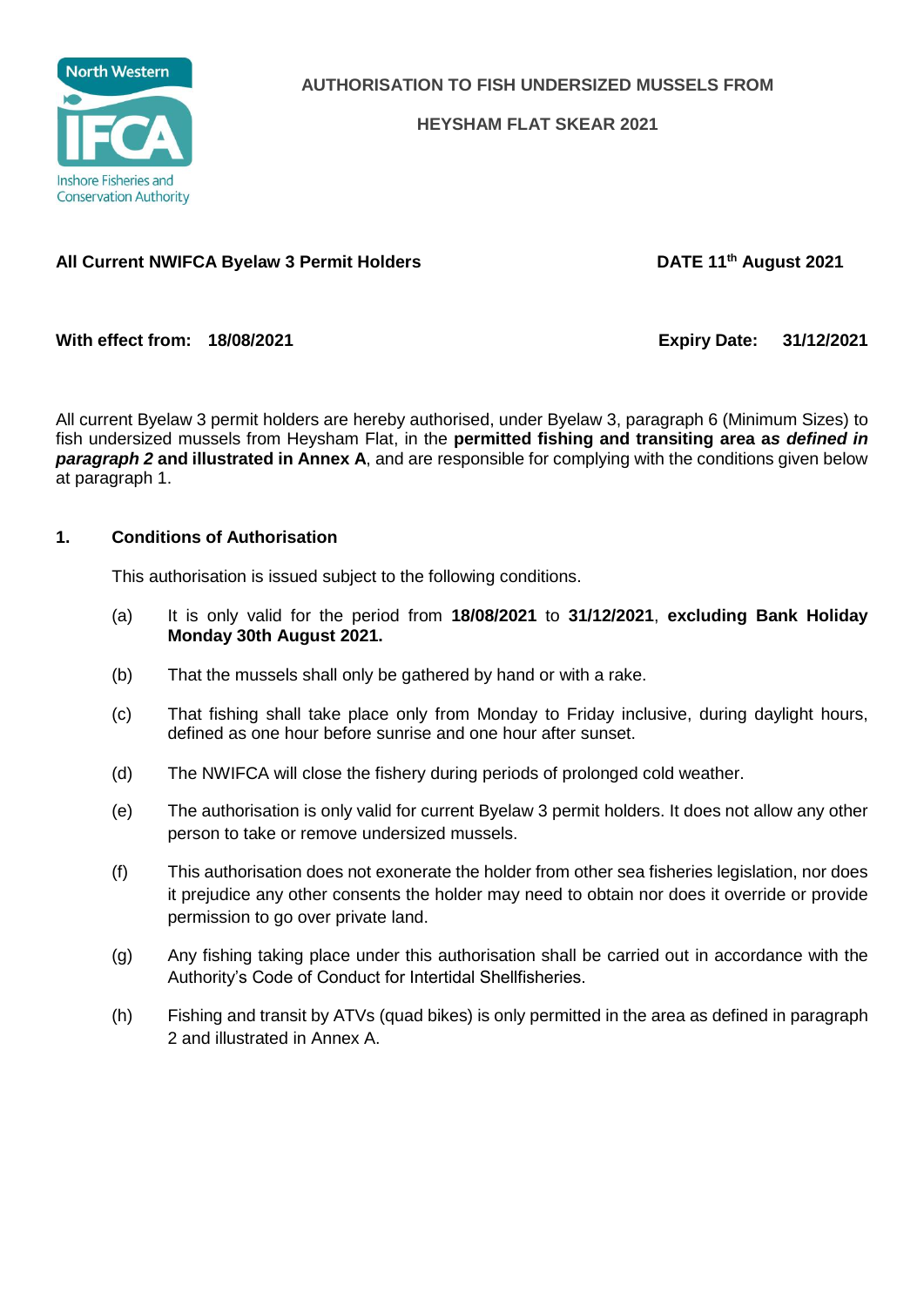## **2. Definition of Permitted Fishing and Transiting Area**

The **permitted fishing and transiting area** is the area enclosed by a straight line connecting points A, B, C, D in order, and returning to point A along the line of the Highest Astronomic Tide.

|              | Latitude          | Longitude         | Latitude (degrees, | Longitude (degrees, |
|--------------|-------------------|-------------------|--------------------|---------------------|
| <b>Point</b> | (decimal degrees) | (decimal degrees) | decimal minutes)   | decimal minutes)    |
| A            | 54.06629          | $-2.88799$        | 54° 3.977" N       | 2° 53.279" W        |
| в            | 54.06037          | $-2.90522$        | 54° 3.622" N       | 2° 54.313" W        |
|              | 54.05644          | $-2.90377$        | 54° 3.386" N       | 2° 54.226" W        |
| D            | 54.05873          | $-2.89126$        | 54° 3.524" N       | 2° 53.475" W        |

## **3. Advisory Notes**

- (a) When fishing, or when operating vehicles in the vicinity of Heysham Flat Skear, take care to avoid live colonies of the Honeycomb Worm. These are a protected species, and damaging them could lead to a fine of up to £20,000, revoking of authorisations and **closure of the fishery**.
- (b) NWIFCA officers have the power to withdraw authorisations at any point should the need arise, and will consult with Natural England throughout the duration of the fishery. Should there be concerns that losses of mussel around Morecambe Bay is occurring which will impact on the available bird feeding resource, the NWIFCA will withdraw authorisations and close the fishery.
- (c) Avoid driving vehicles over the seed mussels as far as possible. Using a single access route will avoid unnecessary damage to the mussel stock.

This authorisation may be revoked by the NWIFCA at any time and any breach of the terms or conditions of this authorisation shall make it null and void.

By Order of the Authority

STEPHEN ATKINS Chief Executive